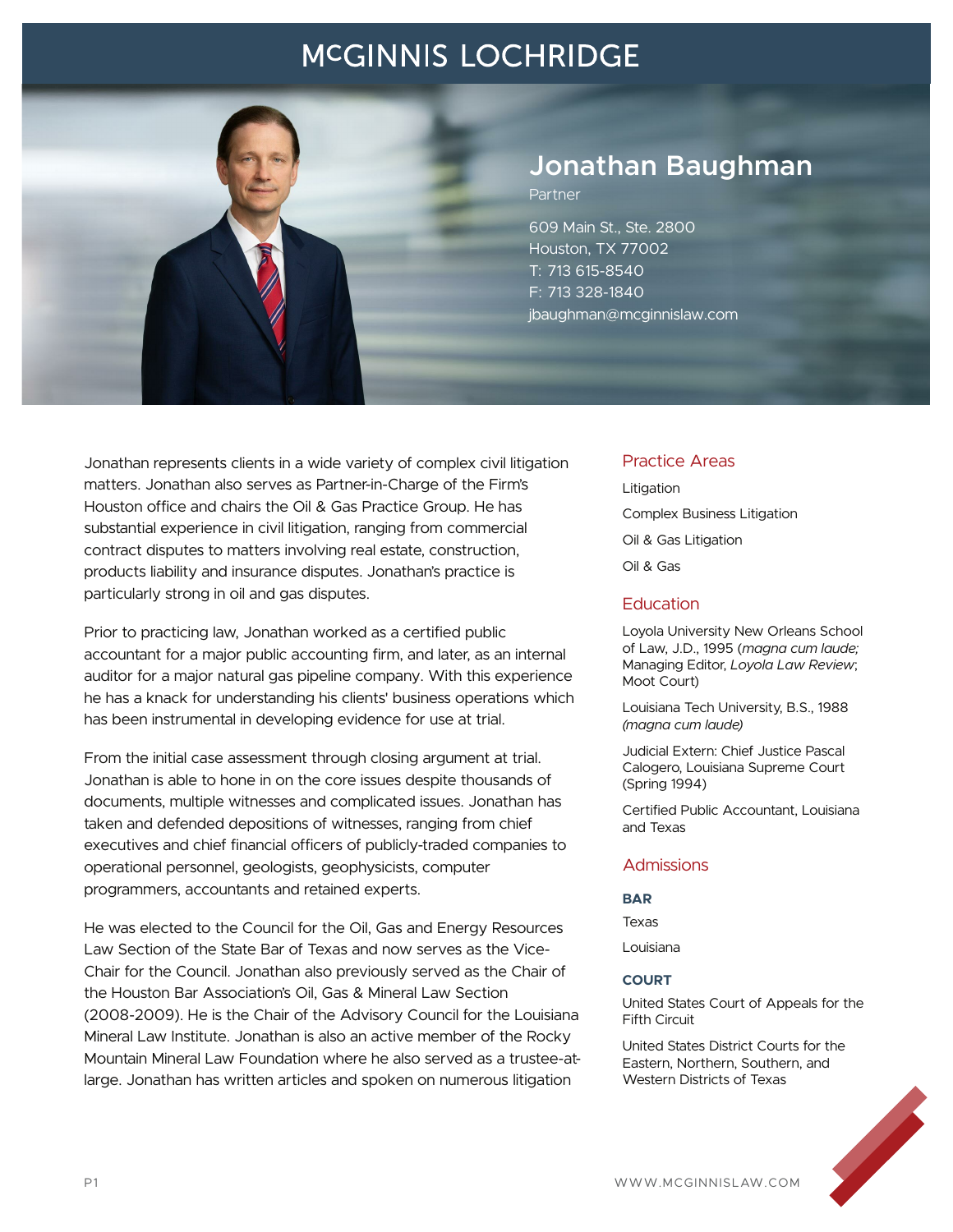#### **Jonathan Baughman**

topics as well as oil and gas issues before the Rocky Mountain Mineral Law Foundation and the Louisiana Mineral Law Institute as well as other organizations. Jonathan is a member of the National Institute for Trial Advocacy, the International Association of Defense Counsel, and the Garland Walker American Inn of Courts, Master. He has been AV-Rated by Martindale-Hubbell® since 2005.

Jonathan has been an elected member of the Firm's Management Committee since 2009.

### **Experience**

### **Complex Business Litigation**

Jonathan has substantial experience with complex commercial matters ranging from contract disputes to unfair trade practice actions.

Examples of his experience include:

- Lead trial counsel in a federal court suit where the firm represented clients who imported genuine products from Mexico into the United States that were seized under the Lanham Act. Plaintiffs claimed that the goods were allegedly counterfeit goods under the Lanham Act. The firm's clients filed counterclaims against the Plaintiffs under the Lanham Act for wrongful seizure which allows a successful party to recover damages, lost profits, damage to goodwill/reputation, punitive damages and attorney's fees. The case was resolved.
- Lead trial counsel for former CEO of company where company claimed violations of restrictive covenants in employment agreement and alleged trade secret violations. The firm's client brought suit against the company and founder for fraud related to misrepresentations made in recruiting the former CEO. After substantial motion practice and discovery, the case was resolved.
- Lead trial counsel for company selling gluten free noodles in defeating preliminary injunction sought in federal court for alleged trademark and Lanham Act violations after three-day evidentiary hearing involving multiple witnesses.
- Lead trial counsel for a City in a significant lawsuit involving a Gas Purchase Contract where a natural gas company is attempting to charge the City over \$8 million for gas delivered to the City during

United States District Courts for the Middle and Western Districts of Louisiana

United States District Courts for the Eastern and Western Districts of Arkansas

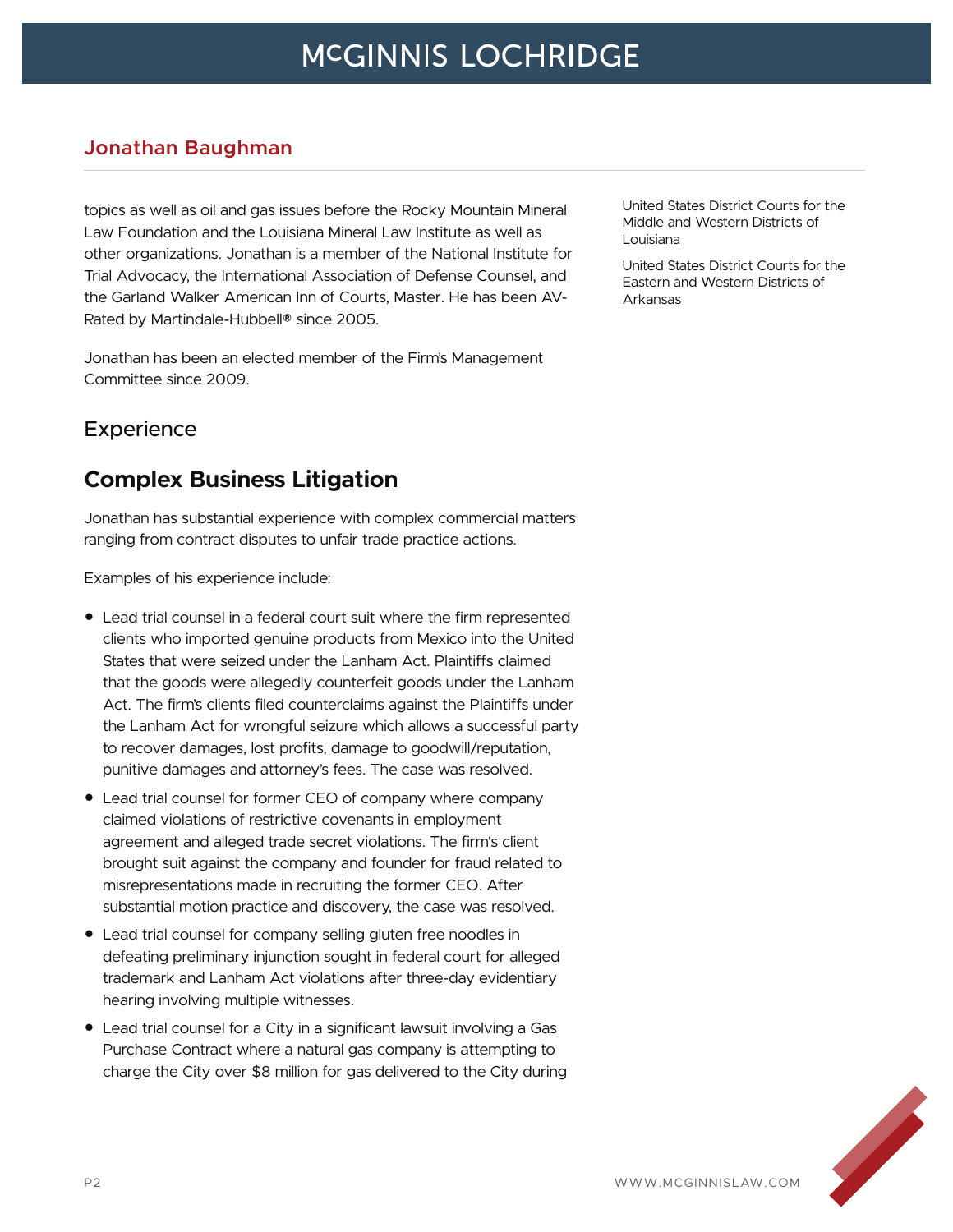#### **Jonathan Baughman**

Winter Storm Uri. The City's contract has a first of the month pricing provision that controls the pricing of natural gas. The natural gas company initially sought to invoke force majeure as well as other contractual theories in an attempt to charge the City for these excessive prices. The City filed a motion for partial summary judgment which was granted by the Court in December 2021. The parties are engaged in additional motion practice.

- Representing municipally owned utility and electric cooperative in Multi-District Litigation involving various claims arising from Winter Storm Uri.
- Lead trial counsel for former executive sued by energy company claiming executive stole trade secrets and misused company's confidential information. After significant discovery and motion practice, parties entered into favorable confidential settlement.
- Representing an environmental company against former employee and shareholder who misappropriated confidential and trade secret information for use in competing business. Matter was favorably settled after computer forensics examination conducted.
- Serving as co-counsel in a two-week jury trial for a large commercial tenant against a commercial real estate company relating to overcharges for five commercial office buildings located in the Greenspoint area of North Houston. A judgment in favor of the client was obtained after a jury trial in Harris County, Texas.
- Successfully defending (as co-counsel) a major corporation against a suit brought by a commercial real estate developer, seeking multi-million dollar damages for breach of contract, interference with contract, conspiracy and other claims. After a five-week jury trial in Texas state court, a judgment was obtained in the client's favor. Judgment was affirmed on appeal.
- Representing a client in defense of a federal qui tam lawsuit brought against the client and an international consulting firm, relating to billing and reimbursement under a Medicaid-funded program. The court dismissed major parts of the relator's case based on motions, and the relator voluntarily dismissed the suit against the client following extensive discovery.
- Representing what is now the nation's second-largest residential alarm company in defense of a federal lawsuit brought by a competing national alarm company under the Lanham Act, claiming unfair competition/ unfair business practices related to alleged widespread marketing practices.
- Acting as co-counsel for an electric cooperative in a suit filed in Marshall, Texas, related to a pipeline explosion that caused millions of dollars in property damage to a power plant.
- Representing an out-of-state electric cooperative in a class action suit filed in Texas by plaintiffs alleging manipulation of prices. The suit was voluntarily dismissed by the plaintiffs before hearing was held on motion filed for clients.
- Representing the insured in federal court against insurers and brokers regarding losses suffered from Tropical Storm Allison at more than 120 locations throughout Harris County, Texas, based on breach of contract and statutory duties. The case was favorably settled.
- Serving as lead counsel for a trucking company in an alleged breach of contract action filed in the United States District Court for the Southern District of Texas. Jonathan successfully had the action transferred to federal court in Arkansas.

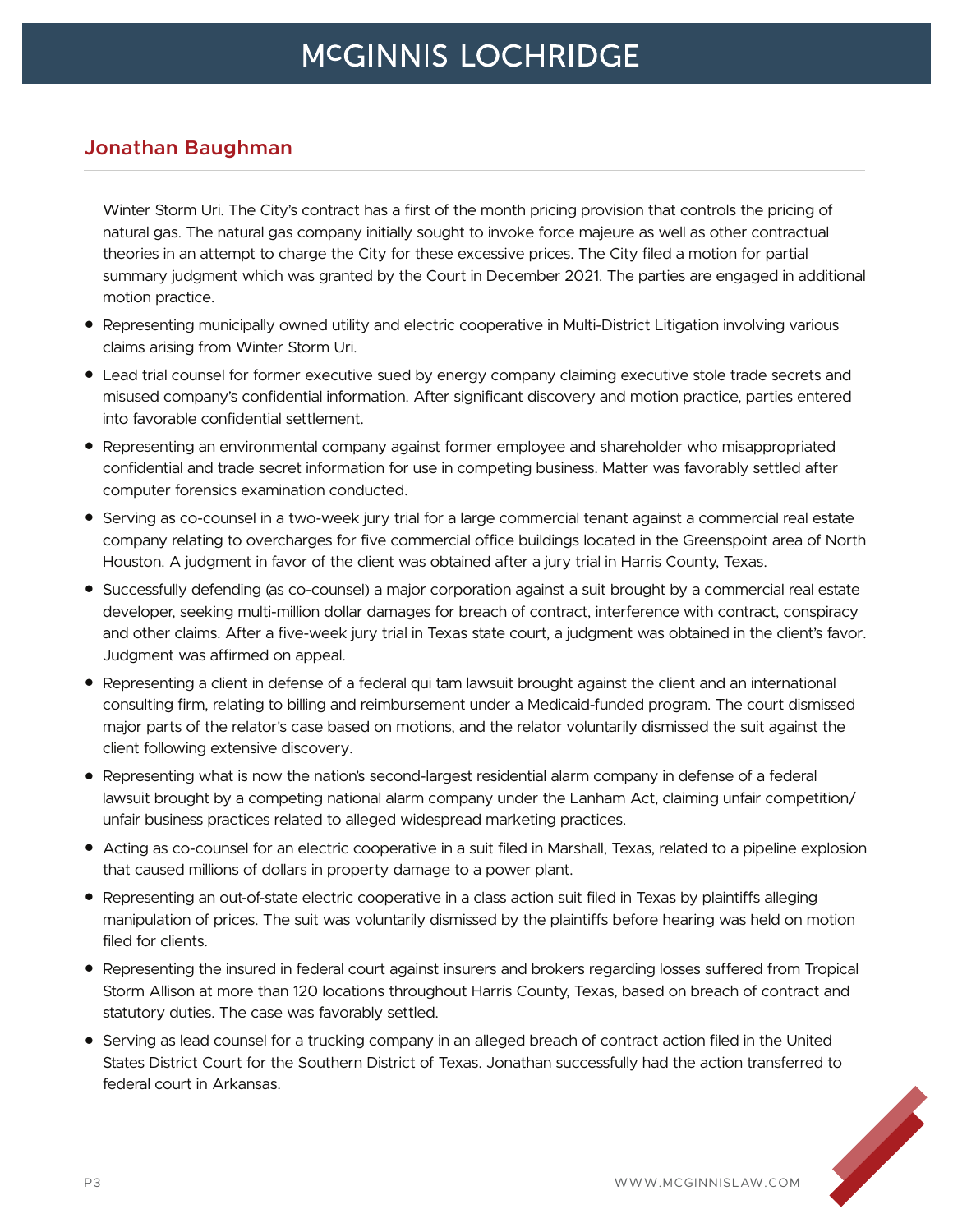### **Jonathan Baughman**

- Representing shareholders and partners in various shareholder/partnership disputes related to the dissolution of partnership and operations. The Court of Appeals affirmed the summary judgment in favor of the clients.
- Defending a pipe manufacturer in a product liability suit alleging design and manufacturing defects. The case was favorably settled.
- Representing an employer in the enforcement of a non-competition agreement. The court enforced the agreement.

Representing a general contractor in a dispute with a property owner over construction. Bankruptcy court granted the contractor a preferred priority claim following the property owner's bankruptcy filing. The contractor recovered 100 percent of the claim.

### **Oil & Gas/Energy Litigation**

Jonathan's expertise in this area includes handling disputes involving joint operating agreements, gas processing agreements, gas purchase contracts, leases and surface issues. He has also litigated many issues related to title, lease covenants, implied and express covenants to pool, and royalty payments. Jonathan has experience with the Council of Petroleum Accountants Societies, Inc. (COPAS) accounting issues, as well as matters relating to alleged reservoir damage and well blowouts. Other energy-related experience includes power generation/ distribution and natural gas trading disputes.

Noteworthy experience includes:

- Representing oil and gas company in defense of claims by nearby operator claiming "frack hits" from fracking operations.
- Representing oil and gas company seeking to recover decommissioning costs incurred for offshore platform and wells.
- Lead counsel on dispute between competing oil and gas companies involving operatorship of oil and gas properties in the Eagle Ford Shale area. Case was ultimately resolved favorably.
- Jonathan represented an oil and gas company in a breach of warranty and products liability case against a manufacturer of casing. Jonathan's client purchased steel casing to be used in the drilling and completion of oil and gas wells in the Bakken Field in North Dakota. Six wells containing the pipe failed during the completion process. As a result, the client was forced to perform costly repairs on the six failed wells, and performed preventative repairs on 16 additional wells. After extensive written discovery and depositions, including extensive expert discovery, the client was able to reach a confidential settlement on the eve of trial.
- Jonathan represented a non-executive mineral interest owner for the allegedly wrongful actions of the executive mineral owner. The Plaintiffs filed suit against Jonathan's client seeking recovery of more than \$8 million in royalties which the Plaintiffs claimed should have been paid to them as competing non-executive mineral owners. The district court granted summary judgment dismissing all of the Plaintiffs' claims. The Plaintiffs appealed to the Thirteenth Court of Appeals in Corpus Christi. Jonathan argued the case in the appellate court in October, 2016 which was affirmed on August 10, 2017. The Plaintiff has sought review by

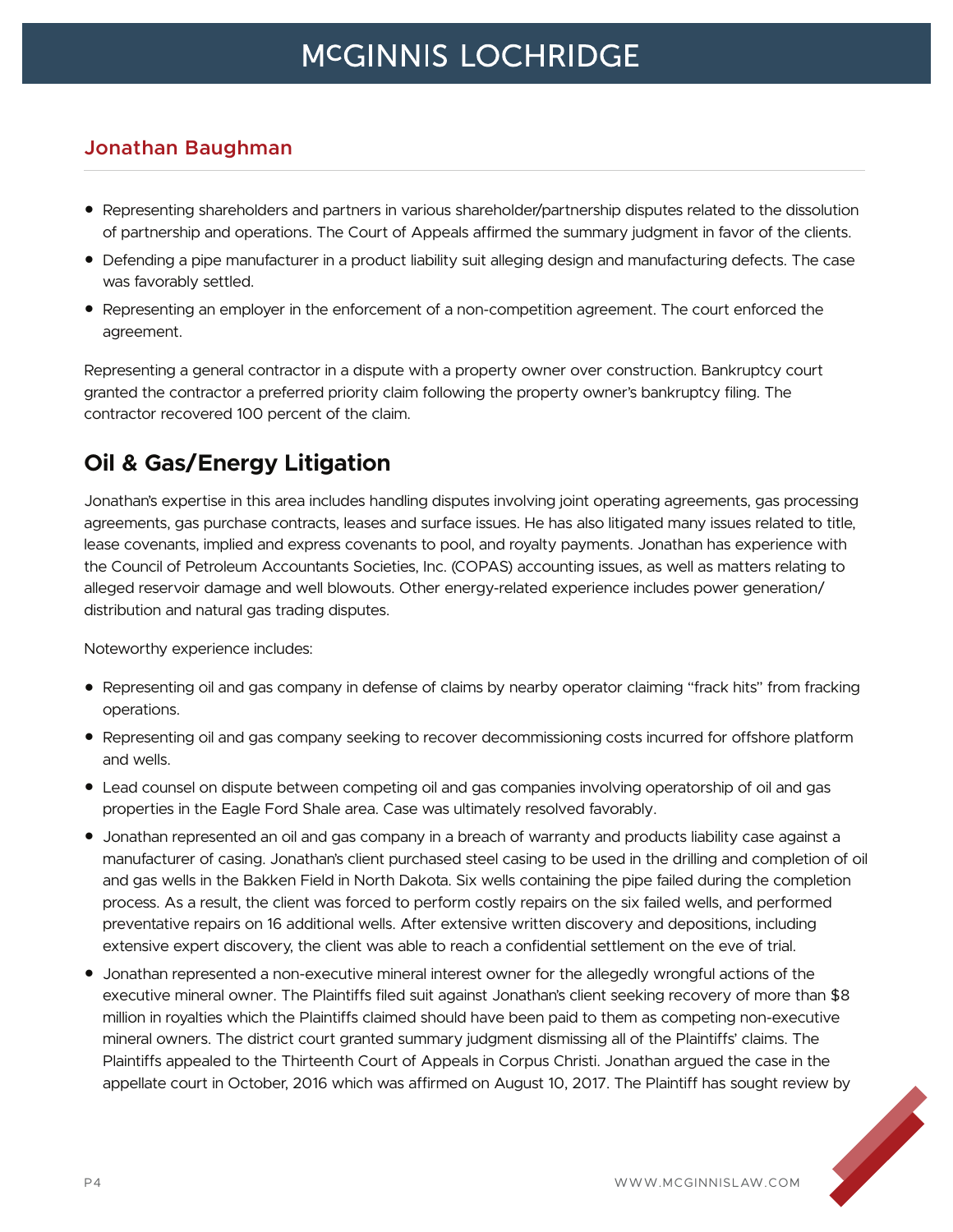#### **Jonathan Baughman**

the Texas Supreme Court.

- Serving as lead trial counsel for clients involving royalty interests in the Eagle Ford Shale Play. Jonathan argued and won summary judgment in the 81st District Court in Karnes County, Texas. The judgment also granted attorneys' fees in favor of the clients. The losing party appealed. Jonathan argued the case before the Texas Fourth Court of Appeals which affirmed the judgment in favor of clients. The Texas Supreme Court denied the losing party's request for review.
- Lead counsel for an oil and gas exploration company in defending a lawsuit brought in Louisiana state court by 10 separate oil and gas companies related to an alleged breach of a contract concerning the acquisition of 3-D seismic. The case also involved trade secret claims brought on behalf of client. The case was tried before a judge in a two week trial in Beauregard Parish, Louisiana in late 2011. The Plaintiffs originally sought over \$270 million dollars in alleged damages. Ultimately, the trial judge dismissed all of the Plaintiffs' claims except for one of the Plaintiffs whereby a judgment for lost royalties of \$16 million was entered. This portion of the judgment was later reversed on appeal by the intermediate court of appeal. The Louisiana Supreme Court later reversed other portions of the judgment related to breach of contract claims. Ultimately, the Plaintiff's judgment after all appeals was reduced to \$2.6 million. After the appellate court's judgment became final, the Plaintiffs filed a motion in district court seeking to recover certain court costs including expert fees totaling over \$1.4 million. The court held an evidentiary hearing whereby testimony from three separate experts used by the Plaintiffs were cross-examined. In a written ruling issued on October 31, 2016, the district court denied or substantially reduced the costs sought by the Plaintiffs whereby the Plaintiffs were only able to recover \$90,783 against client. A final judgment was entered on December 3, 2016.
- Serving as lead trial counsel for a pipeline company in obtaining a preliminary injunction (after evidentiary hearing) in East Texas against a landowner who was interfering with a pipeline easement.
- Acting as lead counsel for an oil and gas operator in Texas state court in a dispute with another exploration company over competing joint-operating agreements, covering different depths and alleged relinquishment of rights. A summary judgment was obtained in the client's favor.
- Acting as co-counsel for clients in Duval County, Texas, in a dispute concerning royalty interests in 1927 deeds and issues over fractional royalty. Judgment was granted in trial court in favor of client and affirmed on appeal.
- Representing an oil and gas operator in defense of a lessor's lawsuit alleging bad faith pooling. The lessor voluntarily dismissed the lawsuit against the client. .
- Representing an oil and gas company in a dispute with a large natural gas plant operator involving complex accounting issues related to a natural gas processing plant and issues related to reallocation of volumes.
- Representing a natural gas trading company in Texas state court in defense of a contract dispute and fraud claims involving alleged contractual commitments for three manufacturing plants. The suit was favorably resolved.
- Serving as co-counsel in a two-week jury trial in federal court for a well service company and an individual in a lawsuit against an oil and gas company for personal and property damages caused by a well blowout and fire. A favorable jury verdict was obtained and affirmed by the U.S. Court of Appeals for the Fifth Circuit.

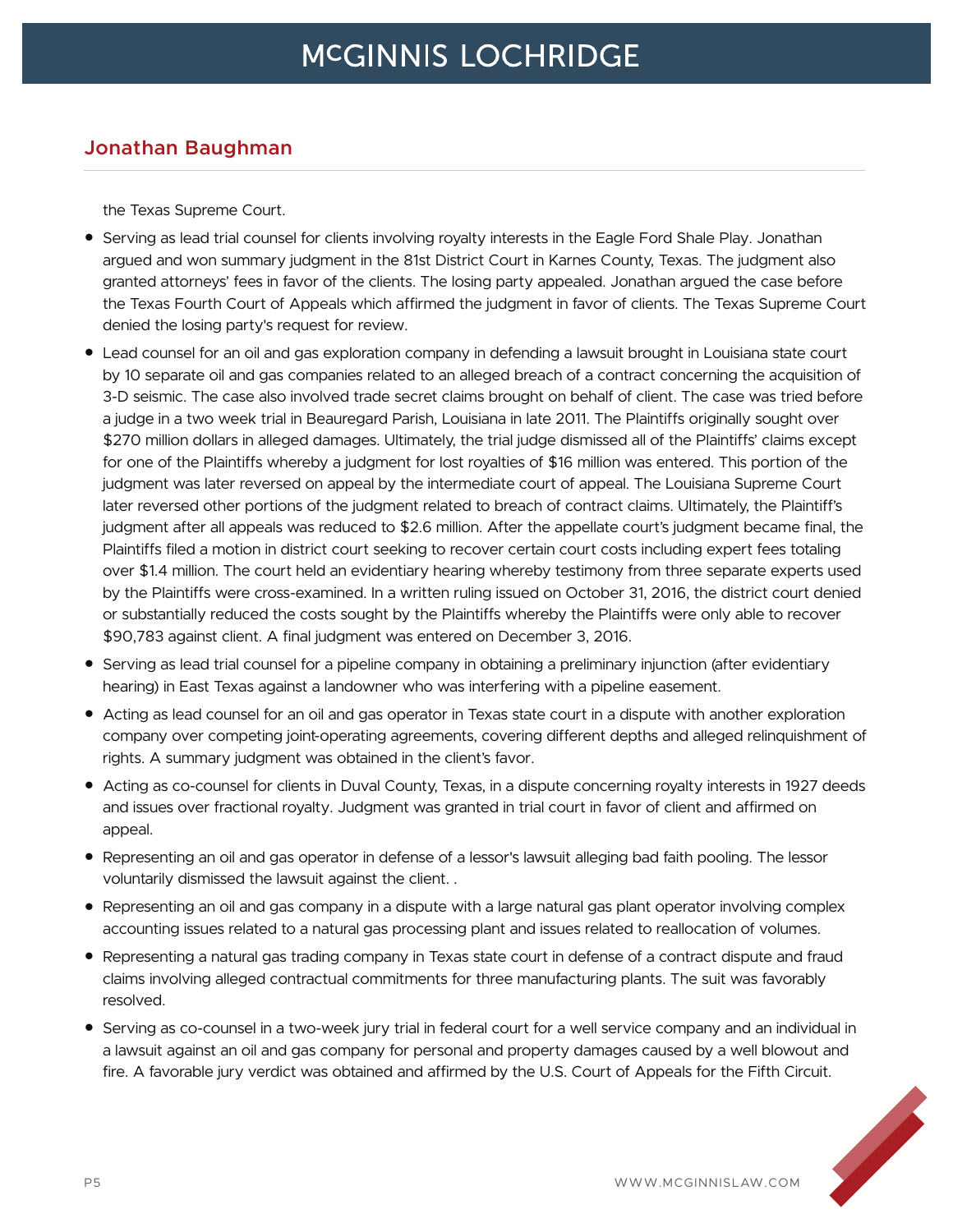#### **Jonathan Baughman**

- Representing individuals and companies in state and federal courts in Louisiana and Arkansas involving a disputed agreement to acquire oil and gas-producing properties located in the Arkansas Smackover Field. The suit was favorably resolved following extensive hearings, discovery and pre-trial motions in various venues.
- Representing two individuals and their company in a dispute against a publicly-traded company arising out of a joint-operating agreement for the largest coal-bed methane gas field in Australia. A confidential settlement was reached.
- Representing an oil and gas company in defense of claims brought by mineral lessors claiming alleged drainage of hydrocarbons and failure of the lessee to protect the leasehold.
- Representing working interest owners in a dispute with an operator over operations. The dispute was favorably settled.
- Representing an oil and gas company in an attempt by a landowner to invalidate a lease in Jefferson County, Texas.
- Representing an operator in a dispute with a well-service company over damages caused to a reservoir. The dispute was favorably settled.

#### News

10 McGinnis Lochridge Attorneys Recognized as 2021 Super Lawyers 01.13.2022

Led by McGinnis Lochridge Team, Austin-Based SP Global Defeats Preliminary Injunction Bid In Fight Over Gluten Free Noodle Trademark November 9, 2020

McGinnis Lochridge Attorneys Recognized in Benchmark Litigation Rankings September 25, 2019

McGinnis Lochridge Attorneys Recognized As 2019 Texas Super Lawyers September 3, 2019

McGinnis Lochridge Growth Leads to New Office Space in Houston August 27, 2019

McGinnis Lochridge Welcomes William K. Grubb in Houston August 12, 2019

Partner Jonathan Baughman Quoted by Bloomberg on Houston Chemical Blaze March 21, 2019

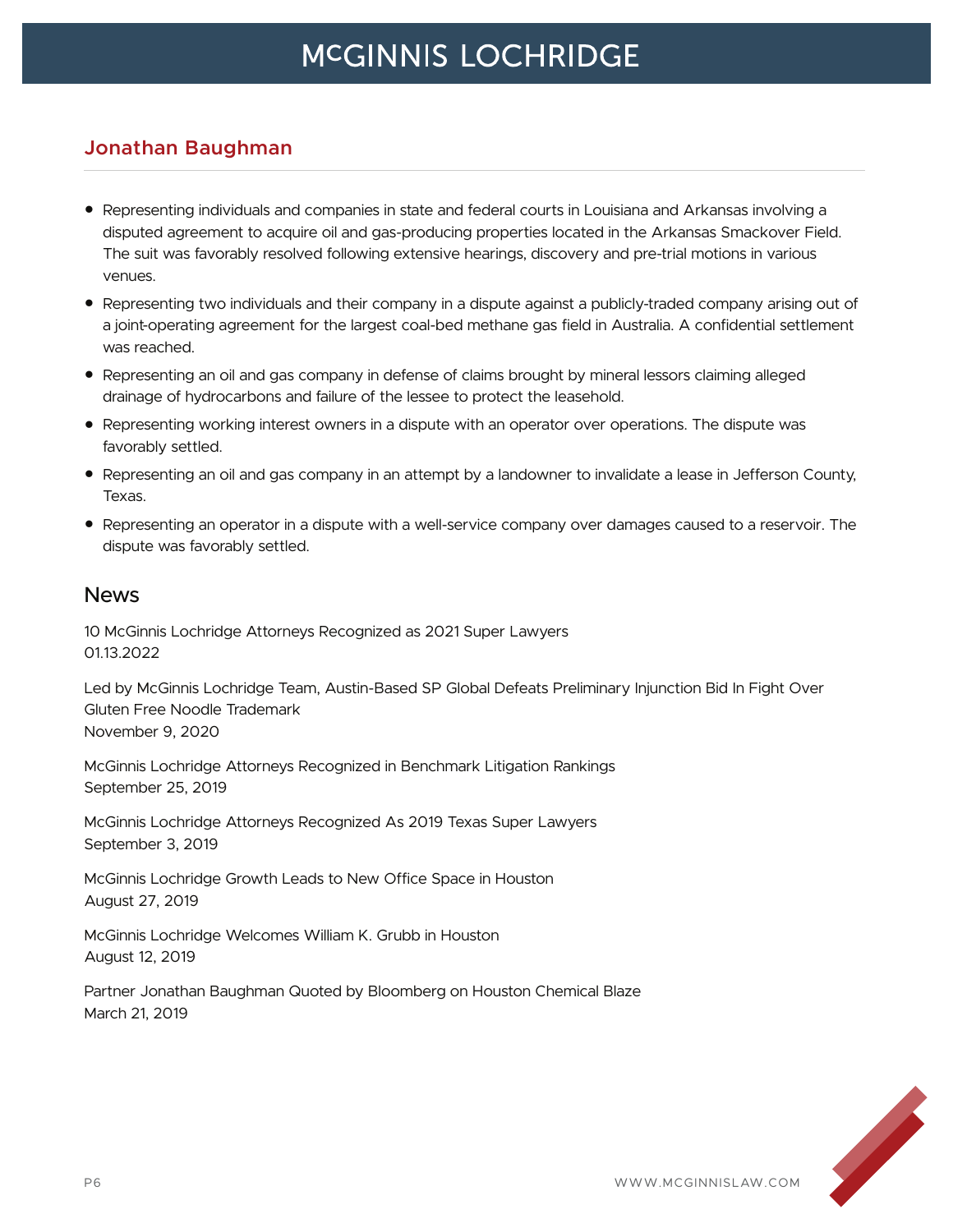### **Jonathan Baughman**

Partner Jonathan Baughman Quoted in Law360 "Texas Cases to Watch in 2019" January 2, 2019

Seventeen McGinnis Lochridge Attorneys Named 2018 Texas Super Lawyers and 2018 Rising Stars September 10, 2018

Partner Jonathan Baughman Talks with Law360 About Two Cases Before Texas Supreme Court September 7, 2018

Presenter, "Discussion of Selected Federal Court Jurisdiction Issues in Oil and Gas Disputes", 64th Mineral Law Institute, Louisiana State University Law Center, Baton Rouge, Louisiana March 10, 2017

Benchmark Litigation Recognizes 4 McGinnis Lochridge Attorneys as Local Litigation Stars in 2017 Guide November 1, 2016

Jonathan Baughman to Speak at Upcoming CAIL Conference in November August 29, 2016

High Court Declines Review of Dispute Over Oil Deed Interpretation: Jonathan Baughman, Partner and Chris Halgren, Associate of McGinnis Lochridge featured in an article in Texas Lawyer. October 14, 2015

Partner Jonathan Baughman and Associate Austin Brister published in Law360 forecasting rise in royalty and lease termination litigation amidst prolonged oil slump. September 25, 2015

Eleven McGinnis Lochridge Attorneys Named to 2015 Texas Super Lawyers List September 9, 2015

Jonathan Baughman elected to the SBOT Section Council June 21, 2015

Eleven McGinnis Lochridge Attorneys Named to 2014 Super Lawyers list, a Thomson Reuters Service September 5, 2014

McGinnis Lochridge Partner elected as Rocky Mountain Mineral Law Foundation Trustee-at-Large August 14, 2014

Speaker and Co-author, *Legal Update: Recent Developments in Non-Regulatory Oil & Gas Law*, American Association of Professional Landmen, Southwest Land Institute American Association of Professional Landmen, Southwest Land Institute May 6, 2014

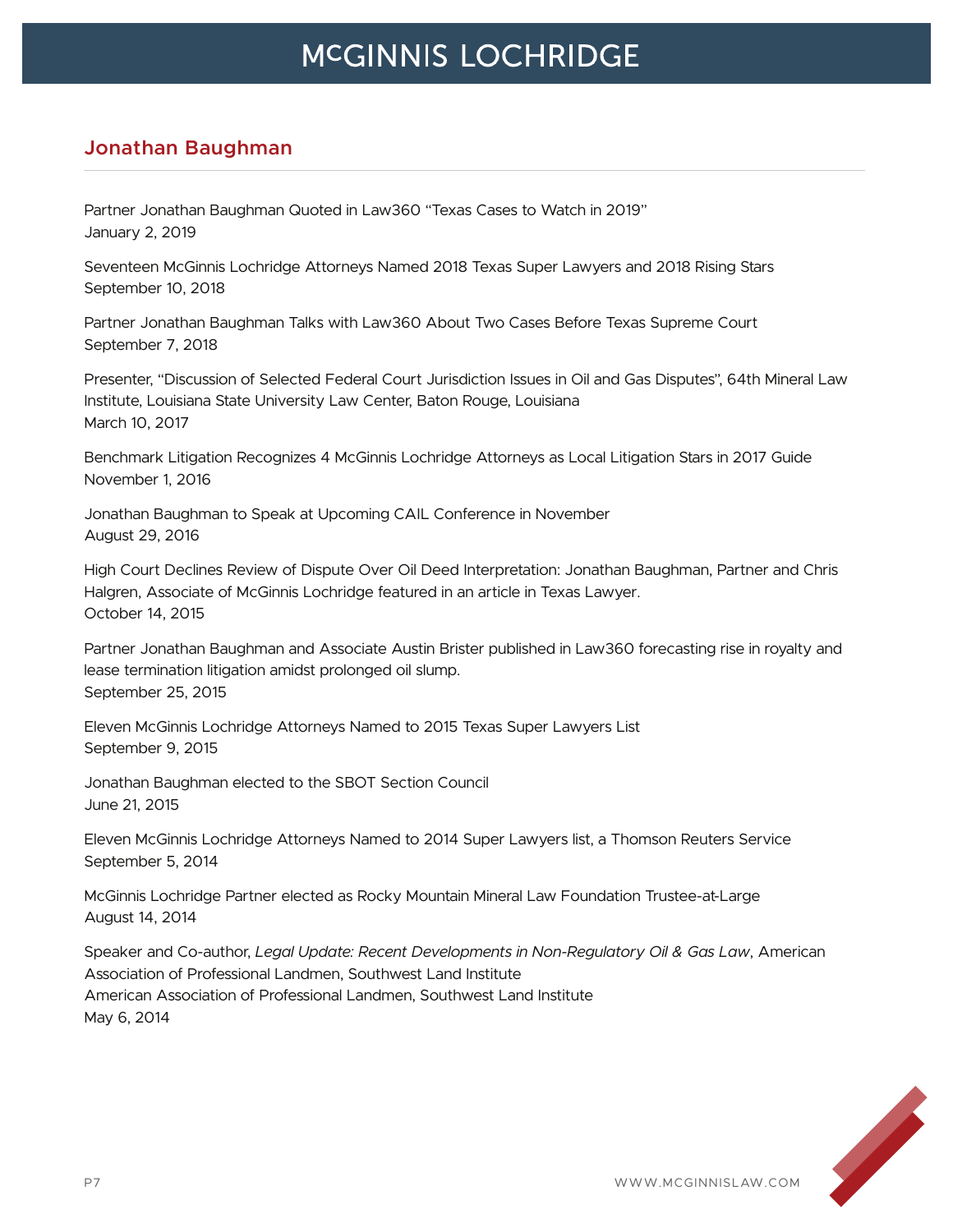### **Jonathan Baughman**

Nine McGinnis Lochridge Attorneys Named to 2013 Texas Super Lawyers List, a Thomson Reuters service September 9, 2013

McGinnis Lochridge Attorneys Obtain Judgment for Clients in Eagle Ford Play October 22, 2012

Twelve McGinnis Lochridge Attorneys Named to 2012 Texas Super Lawyers list September 10, 2012

McGinnis Lochridge Partner Joins Louisiana Mineral Law Institute Advisory Council August 6, 2012

Jonathan Baughman to Speak at Advanced In-House Counsel Seminar May 21, 2012

Houston Attorney Jonathan Baughman Honored by Texas Bar Foundation February 24, 2010

Nine McGinnis Lochridge Attorneys Named to the 2007 Texas Rising Stars List March 9, 2007

#### **Publications**

McGinnis Lochridge Oil & Gas Newsletter: Producer's Edge, Vol. 3, Issue 1 04.27.2021

McGinnis Lochridge Oil & Gas Newsletter: Producer's Edge, Vol. 2, Issue 2 May 12, 2020

Partner Jonathan Baughman Provides Context to Law360 on Contracts in Pipeline Deal January 31, 2020

Co-Chair, Institute of Energy Law, 18th Annual Energy Litigation Conference, Spring, Texas November 14, 2019

Quoted in Law360 Article "6 Texas Supreme Court Oil and Gas Cases To Watch" September 16, 2019

Partner Jonathan Baughman Quoted by Bloomberg on Houston Chemical Blaze March 21, 2019

Moderator, *Trying the Oil and Gas Case*: Texas Bar CLE, Oil and Gas Disputes Course January 2019

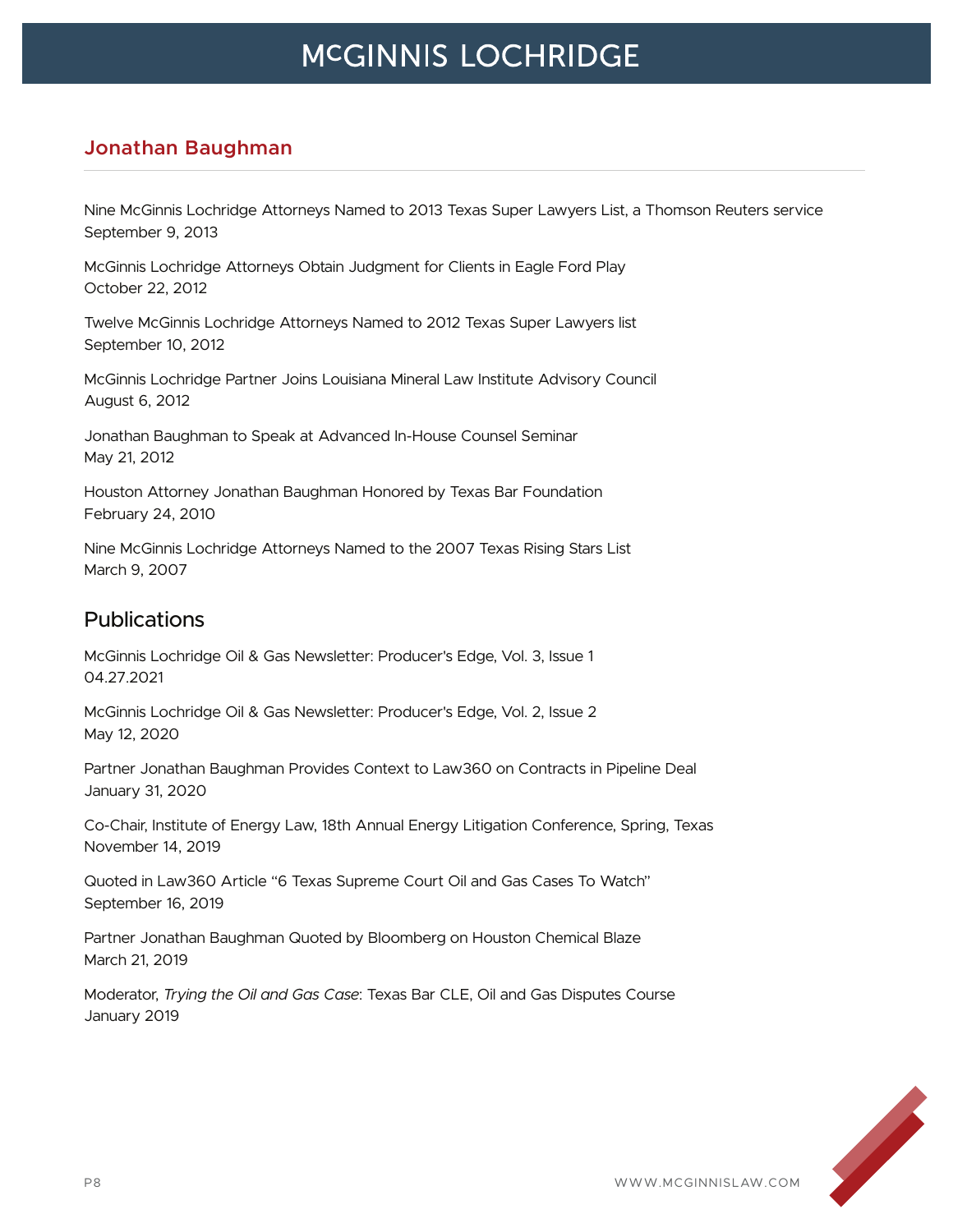### **Jonathan Baughman**

Partner Jonathan Baughman Quoted in Law360 "Texas Cases to Watch in 2019" January 2, 2019

Co-chair, 17th Annual Energy Litigation Conference, Institute for Energy Law, Houston, Texas November 8, 2018

Partner Jonathan Baughman Talks with Law360 About Two Cases Before Texas Supreme Court September 7, 2018

Presenter, "Discussion of Selected Federal Court Jurisdiction Issues in Oil and Gas Disputes", 64th Mineral Law Institute, Louisiana State University Law Center, Baton Rouge, Louisiana March 10, 2017

Co-Author, Discussion of Selected Federal Court Jurisdiction Issues in Oil and Gas Disputes March 10, 2017

Speaker, *COPAS Accounting Procedure, and Legal and Practical Considerations*, Oil & Gas Joint Operations And The New APPL Form 610-2015 Model Form Operating Agreement, Rocky Mountain Mineral Law Foundation, Houston, Texas November 4, 2016

Panelist, *View from the Bench*, 15th Annual Energy Litigation Conference, Institute for Energy Law, Houston, Texas

November 3, 2016

High Court Declines Review of Dispute Over Oil Deed Interpretation: Jonathan Baughman, Partner and Chris Halgren, Associate of McGinnis Lochridge featured in an article in Texas Lawyer. October 14, 2015

Co-Author, "Lessor-Lessee Relations After Shale's Honeymoon Period," *Law360* September 25, 2015

Speaker and Co-author, *Legal Update: Recent Developments in Non-Regulatory Oil & Gas Law*, American Association of Professional Landmen, Southwest Land Institute American Association of Professional Landmen, Southwest Land Institute May 6, 2014

Speaker, *Texas Homestead and Probate Law*, Institute for Energy Law, Texas Mineral Title Course, Houston, Texas May 2, 2013

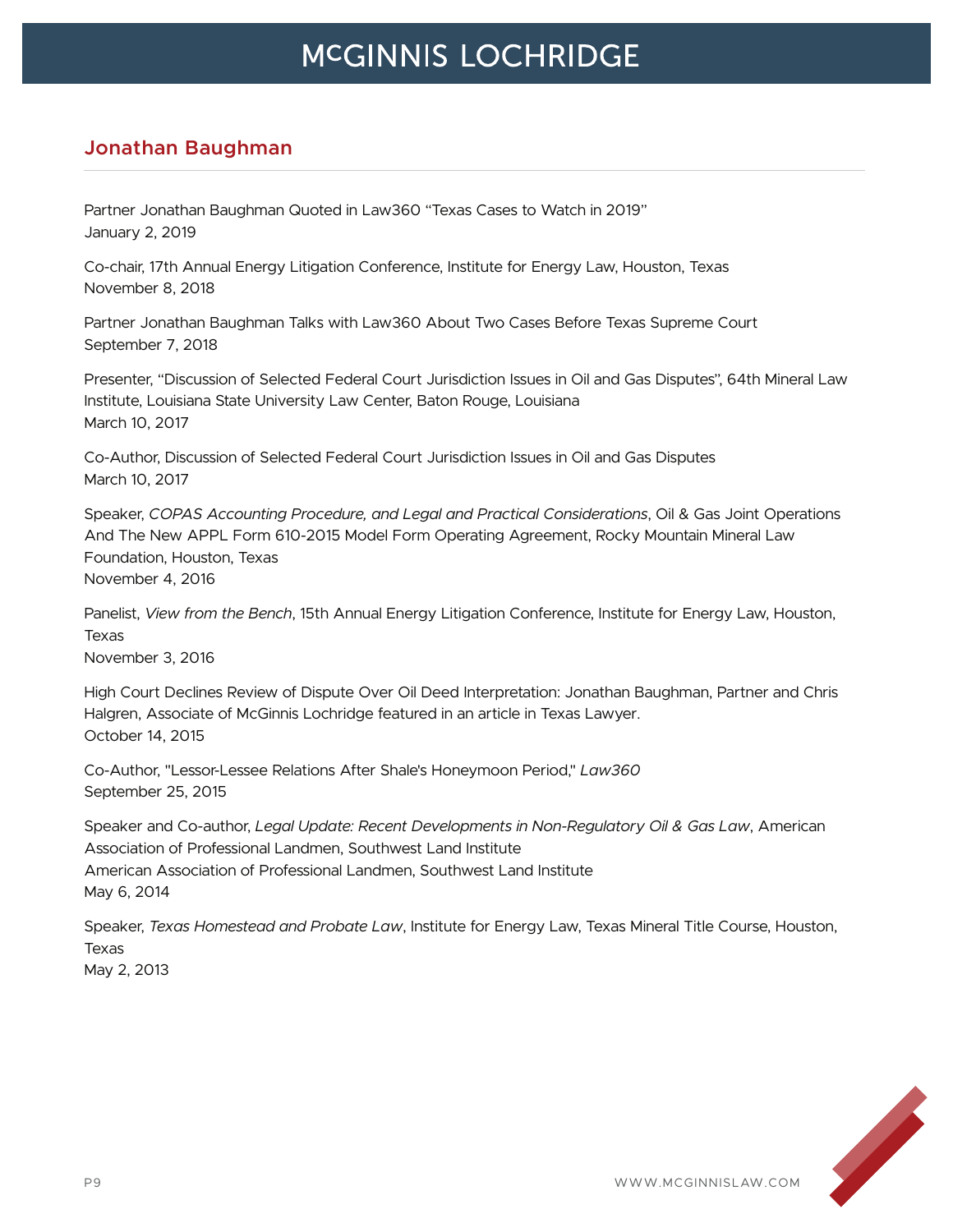### **Jonathan Baughman**

Co-author, *COPAS Accounting Procedures: Legal Issues in the Past and Legal Issues that Might Arise in the Future*, Section Report of the Oil, Gas & Energy Resources Law Section of the State Bar of Texas, Vol. 37, No. 1, pp. 68-85

Section Report of the Oil, Gas & Energy Resources Law Section of the State Bar of Texas October 1, 2012

*Attorney-Client Privilege and its Impact on the In-House Client Relationship*, State Bar of Texas 11th Annual Advanced In-House Counsel Course, TexasBarCLE State Bar of Texas 11th Annual Advanced In-House Counsel Course, Texas Bar CLE

August 2, 2012

Speaker, *The Prudent Operator Standard in the 21st Century*, 58th Annual Rocky Mountain Mineral Law Institute, Rocky Mountain Mineral Law Foundation, Newport Beach, California 58th Annual Rocky Mountain Mineral Law Institute, Rocky Mountain Mineral Law Foundation July 20, 2012

Speaker, *COPAS Accounting Procedures: Legal Issues in the Past and Legal Issues that Might Arise In the Future*, Special Institute on Oil & Gas Agreements: Joint Operations, Rocky Mountain Mineral Law Foundation, Santa Fe, New Mexico (May 2007), Hou

Special Institute on Oil & Gas Agreements: Joint Operations, Rocky Mountain Mineral Law Foundation March 1, 2008

Speaker, *Navigating the Pooling Clause Waters: New and Recurring Issues*, Rocky Mountain Mineral Law Foundation's Annual Institute, Vancouver, Canada (July 2007), 22nd Annual Energy Law Institute, South Texas College of Law

22nd Annual Energy Law Institute, South Texas College of Law July 1, 2007

Speaker, *Oil & Gas Class Actions in Louisiana and the Class Action Fairness Act of 2005*, 54th Louisiana Mineral Law Institute, Baton Rouge, Louisiana 54th Louisiana Mineral Law Institute April 1, 2007

Speaker, *COPAS Accounting Procedures — Legal Issues*, University of Houston, Advanced Oil & Gas Short Course January 2007

Speaker, *COPAS 2005 Accounting Procedure for Joint Operations — Significant Changes — Practical and Legal Considerations*, AAPL Texas Land Institute and AAPL Santa Fe Land Institute September 2006